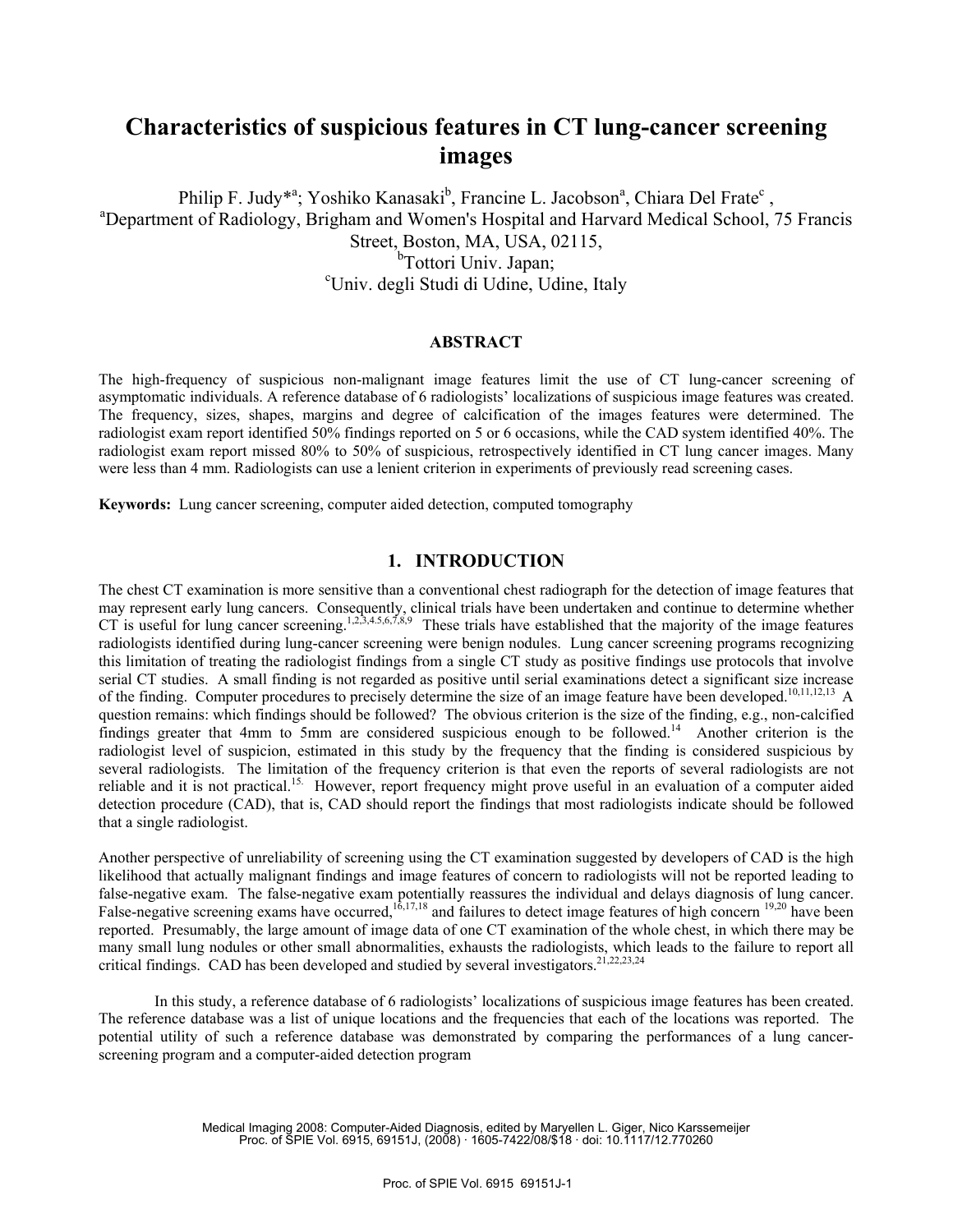## **2. METHODS**

## **2.1 Case selection**

The cases were selected from 40 consecutive screening cases scanned between 10/5/2000 and 1/25/2002. These cases were from a lung-cancer screening study of asymptomatic smokers using low-dose, multi-detector row CT. The cases had to be available from the PACS archive, had to be successfully transferred to the workstations used in the study and had to satisfy the section-thickness technical specification described in Scanning Technique. Twenty-eight cases were available for study. The Brigham and Women's Hospital Institutional Review Board approved the retrospective analysis of these images and clinical records for research purposes.

Sixteen of the cases were women and 12 were men. The age range of these individuals at the time of the examinations was 40-81 years (mean age, 57 years). All were asymptomatic and had a current or past history of cigarette smoking. Smoking history ranged between 6 and 110 pack-years with an average of 39 pack-years. One had a past history of a breast cancer, and one had a past history of a melanoma and uterine cancer, and the others had no history of previous cancer. Additional diagnostic imaging procedures were recommended in 13/28 cases as a consequence of screening study.

## **2.2 Examination protocol**

All studies were performed on a multi-detector row, spiral CT scanner (Somatom Volume Zoom, Siemens Medical Solutions, Erlangen, Germany) using the following protocol: 4×1mm detector collimation; 0.5 sec/rotation; table feed, 8mm feed/rotation; 140kVp; 40mAs per rotation; and B50f reconstruction filter. The CT section thickness was either 1.25mm or 2.0mm (respectively in 11and 17 cases) and sections were obtained using 1.0mm section increments. The average number of sections per study in our data was 281, with a range of 226 to 312. This technique is essentially identical to the NLST protocol that we used with National Lung Screening Trial (NLST) participants at our institution. The NLST protocol specifies 120kV rather than 140 kV.

## **2.3 Radiologist image analysis protocol**

On 6 separate occasions radiologists evaluated the study cases. They indicated the locations of suspicious image features in the CT sections. Radiologists were likely looking for nodular image features, however generalizing the task to identifying all potentially malignant image features provided the opportunity to report non-nodular image features. For this identification of the locations of suspicious features, the radiologists were encouraged to use a lax criterion rather a strict criterion. They were asked to report nodules that were calcified. The presentation was randomized for these 6 evaluations. In order to be concise in the rest of the presentation, a "radiologist's suspicious image feature" will be called a "radiologist finding" or when the context is clear, just "finding."

Three different workstations were used during the evaluations, however they were similar. The workstations had 48 cm monitors. Images were viewed using stack sequential display. The radiologists could scroll rapidly between images under mouse control. Radiologists used the sequential display techniques to differentiate between blood vessels and nodules.<sup>25</sup> The radiologists were allowed to change window and level displays value as they do in clinical evaluation of screening case. Most manipulations involved toggling between preset display values.

For 2 evaluations the radiologists used the Department's clinical PACS workstation (AGFA Impax, Ridgefield Park, NJ) to identify suspicious image features. The  $512\times512$  CT images were displayed at a size of 37.0×37.0cm on the 1,280×1,024-line monitor. A display lung window of 2000 HU with a level of –600 HU, soft tissue window of 360 HU with a level of 36 HU, and bone window of 2500 HU with a level of 250 HU were used. The radiologists tabulated the patient table location. The one of the evaluations was a composite of 2 radiologist reports, that is, one radiologist read some of the cases and a second read the rest of the cases. The radiologists' data were entered into an Access database.

On one occasion, a fourth radiologist used a computer workstation dedicated to lung CT analysis (LungCARE, Syngo;VX26BSL02P18, Siemens Medical Solutions, Erlangen, Germany) to identify all the findings. The 512×512 CT image was displayed at a size of 27.0×27.0cm on the 1,280×1,024-line monitor (SCM21107-M, Siemens Medical Solutions, Erlangen, Germany). The initial display mode used to identify the radiologist findings was a maximum intensity projection (MIP) with a slab of 10 mm.<sup>26,27</sup> A further evaluation of the findings used the thin sections (1.25 or 2 mm). A lung display window of 2000 HU with a level of –600 HU was used. Using a mouse pointer of the computer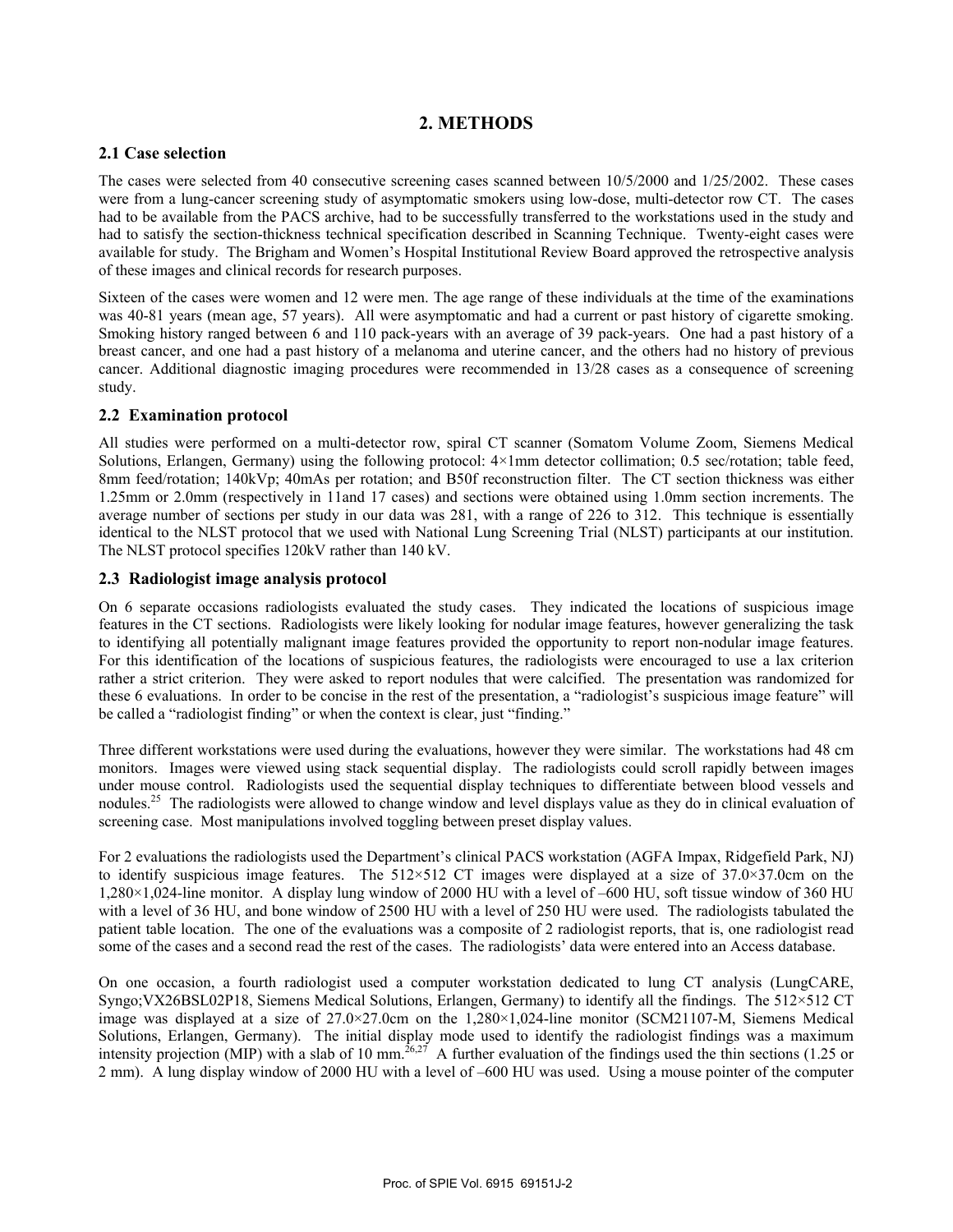workstation, she selected the center of the finding. Pressing the mouse button, the location information as x, y, z coordinates was stored by the computer. After she completed the reading of study cases, she used the same computer tool to identify the locations from the evaluations using the clinical PACS workstation. The x, y, z co-ordinates of each finding along with the frequency the feature was reported and transferred to the Microsoft Access database. At this point in the creation of reference database, radiologist findings were summarized in the reference database.

On 3 additional occasions, radiologists used the image evaluation software of CAD system (ImageCheckerCT, R2 Technology, Inc. Sunnyvale, CA). One radiologist was a reader from the condition using the clinical PACS workstation. Another radiologist was the reader who evaluated the case using used computer workstation dedicated lung CT analysis. The third radiologist had not participated in any previous evaluations. The each 512×512 CT image was displayed at a size of 32.0×32.0cm on the 1,600×1,200-line color monitor (Color Graphic Display:P1130, Dell Computer Corporation, Round Rock, TX). Using a mouse pointer of the computer workstation, the center of the finding was selected and location information as x, y, z co-ordinates was stored by the computer of the CAD system. The location data from the 3 radiologists were directly transferred to the reference database.

### **2.4 Determination of independent feature locations**

The radiologist location reports from the computer workstation that was dedicated lung CT analysis and the 3 radiologists' location reports using the CAD system display contained duplicate findings. Computer analysis was performed to eliminate and count duplicate reports. The purpose of the analysis was to obtain the inventory of independent locations along with frequency the location was reported. To decide which of the image features from one source were associated with image features in a second source, the distance between all possible pair of locations was calculated and the cumulative distribution of the pairs whose distances were less than a specified value was determined. Figure 1 shows the cumulative distributions for each of the 3 radiologists compared the independent locations identified on 4 previous occasions. One radiologist visually determined and collated the independent locations. The distributions increased rapidly from 0 to 3 mm then became flat. Above 6 mm the distribution began to increase again. The increase above 6 mm was assumed to be associated with random matches of different features. Consequently, feature pairs with a distance of less than 5mm identified features were considered previously identified by the other 4 readers. The new radiologist findings were added serially to database in order to accumulate independent locations. One radiologist once reported image feature as three distinct features that were separated by less 5 mm. The three distinct reports were treated as a single finding.



Fig 1. Cumulative count of pairs of findings less than a specified distance value. One location was obtained from one of three readers using stack display, while the other was determined by a reader using reports from 4 readers.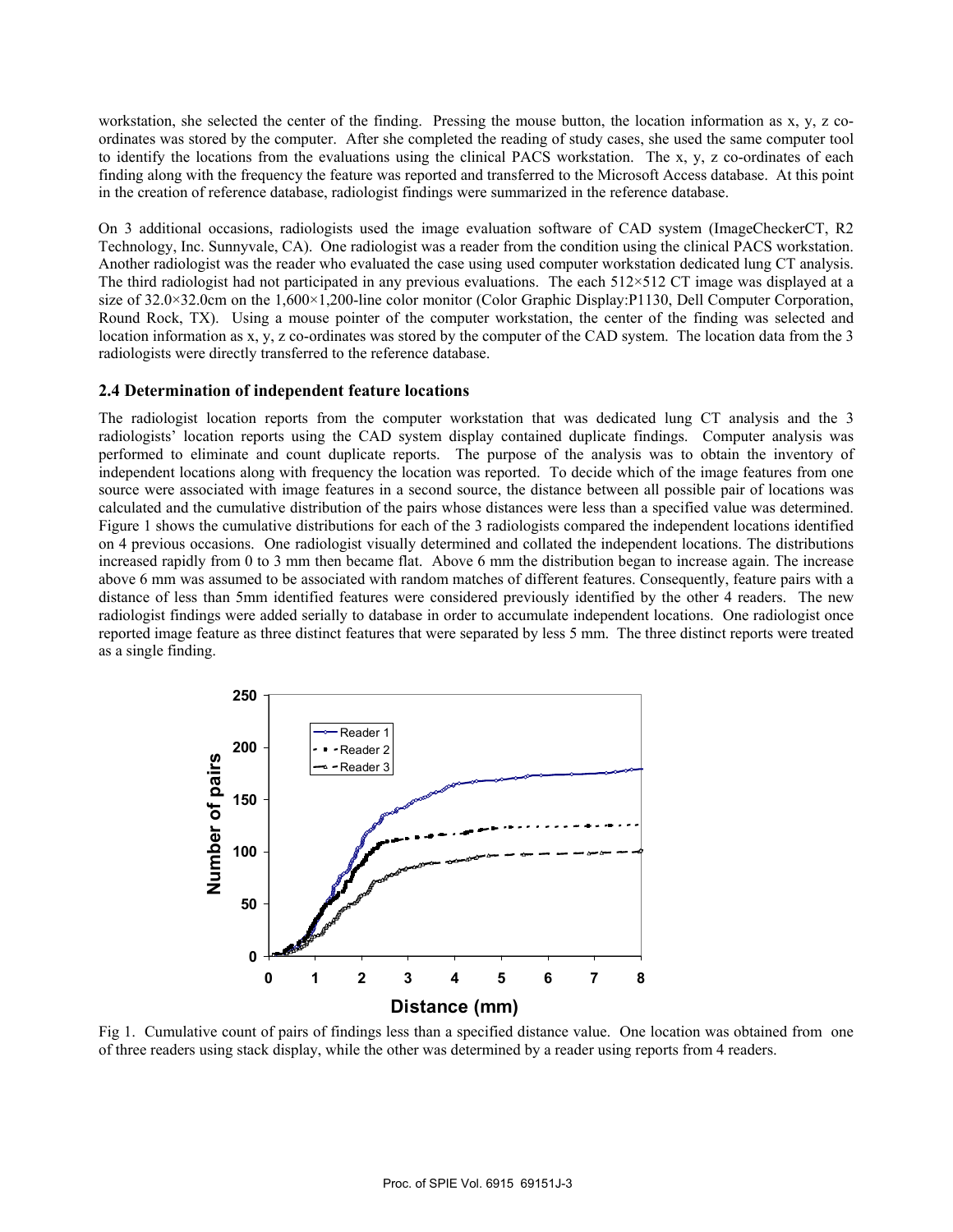#### **2.5 Other visual evaluations**

Additional data was collected at the time of clinical exam. After the report was dictated, the radiologist tabulated the patient table location, lung segment. The fourth radiologist used a computer workstation dedicated to lung CT analysis to determine the spatial locations of the clinical findings. The clinical evaluation was the consensus of two radiologists and a stricter reporting criterion was used.

After the reference database of complete, the first author visually evaluated features the 614 independent location twice. A Macintosh G5 with Cinema HD Display and OsiriX display software was used. Feature was zoomed to about 1 cm on the display. On the first replication, the largest and orthogonal diameter of feature was determined and shape, margin, and calcification classification were developed. On the second replication, the largest and orthogonal diameter of feature was determined and shape, margin, and calcification classification were made.

### **2.6 CAD evaluations**

A CAD program (ImageCheckerCT, R2 Technology, Inc. Sunnyvale, CA) was applied to the CT image data. This prototype program's findings are similar to the R2's first released version. The CAD software was designed to report all findings that are at least 4 mm in diameters. In addition, the software also reports some findings smaller than 4mm, however to avoid including too many CAD reports that might be of less clinical significance, the CAD software selected a subset of these small features with very strong nodular characteristics. The x, y, z co-ordinates were recorded and transferred to the Microsoft Access database.

The radiologists' reports and the CAD programs provided two independent sources of the location of the suspicious findings. To decide which of these locations in the reference database were associated with CAD finding, the distance between all possible pair of locations was calculated and the cumulative distribution of the pairs whose distances were less than a specified value was determined. The distributions increased rapidly from 0 to 3 mm then became flat. Above 10mm the distribution began to increase again. This increase was assumed to be associated with random matches of different features. Consequently, feature pairs with a distance of less than 5mm identified the pairs that were considered the same feature. Consequently, the procedure to determine whether a CAD finding was in reference database was identical to the procedure that was used to determine whether a radiologist finding was in the reference database.

## **3. RESULTS**

Seventy two percent (72%) of the findings measured were less than 4 mm. There is a slight decrease in finding size as a function of report frequency. The decrease was -0.19 mm/report-frequency (t=-389, p=0.011). However unpaired t-tests determined that there were not significant differences between image feature-size pairs, although an F-test, Levene's test for equality of variances, demonstrated that the findings reported some significant differences in variance of the featuresize pairs. For example, findings reported only once had significantly greater size variation than the findings reported 7 times (p=0.017). Inspection of the large findings indicated that these finding were probably scars or inflammations, which tend to be substantially larger than nodular features. Interestingly, 59% of the findings reported by all 6 radiologists were less than 4 mm. No systematic differences between the sizes of difference shapes, margins, and calcification classifications could be demonstrated, because the small features could not be reliable classified.

The reference database for the 28 cases consisted of 614 independent findings (23.6 findings per case). The minimum number of findings per case was 7 and maximum number of finding per case was 49. The radiologists identified 79 to 348 findings per occasion during the 7 readings (6 experimental reading and 1 clinical reading). Seventy-nine of these findings were identified during the clinical evaluation. The average number of findings identified per occasion was 194. On average 29% of the findings in reference database were detected on each reading occasion. Every case had findings that were identified by at least 2 radiologists. Figure 2 presents fraction of findings identified the CAD program and the clinical exam as function of number of reader reports required to interpret the finding as positive (reader threshold). For example, if reader threshold was 4, then the findings for which 4, 5, or 6 readers reported the finding were considered positive. The number of findings per case decreased exponentially as the reader threshold increased.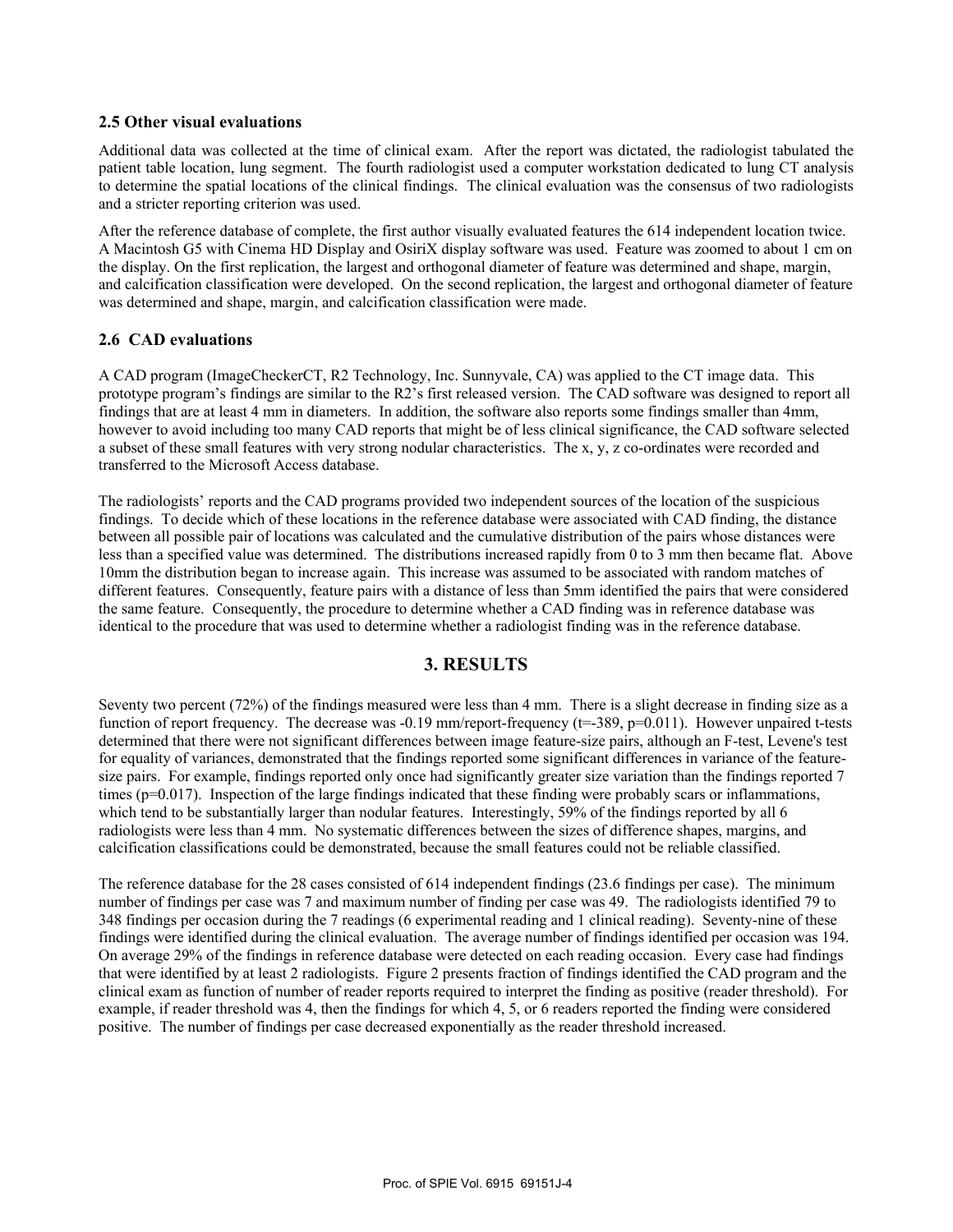

Fig 2. The fraction of positive findings in the reference database identified by CAD compared to positive findings in the reference database identified during the clinical evaluation.

## **4. Discussion**

The reference database contained 4 radiologist findings per case that were identified by at least 2 radiologists. This value was substantially larger than we had anticipated. Consequently, a complete inventory of radiologist findings will be large compared to the number of suspicious findings typically reported in lung cancer screening. In this study using a lax criterion, on average less than 30% of the findings in the reference database were identified on each reading occasion. An automatic and organized inventory of findings will be necessary in serial lung cancer screening program because there are a large number of findings. These results suggest that an important role of CAD in CT lung cancer screening is maintaining and identifying an inventory of findings from serial screening exams.

The CAD system identified 16% positive findings in the reference database, if a positive finding is defined as a finding reported on 2 evaluations of the cases and 47% of the highly suspicious positive findings; those findings reported on all 6 experimental evaluations of the cases. The CAD system identified 1.6 false-positives per case. The CAD system performance was not substantially below to clinical evaluation of the test cases. A reason for the lower sensitivity of the CAD program on this reference database as compared to other evaluations of CAD was that the CAD program was designed to mainly detect and report nodules that are 4mm in diameter or larger and at least 60% of the findings in these cases were smaller than 4mm in diameter. The CAD performance improved slightly when smaller feature were excluded (Figure 3). By design, in order to reduce the false-positive rate, the CAD system probably dismissed the majority of these small findings. Some of these dismissed CAD findings may be present in the reference database and could be included in an inventory maintained by a CAD system and not presented to the radiologists until a subsequent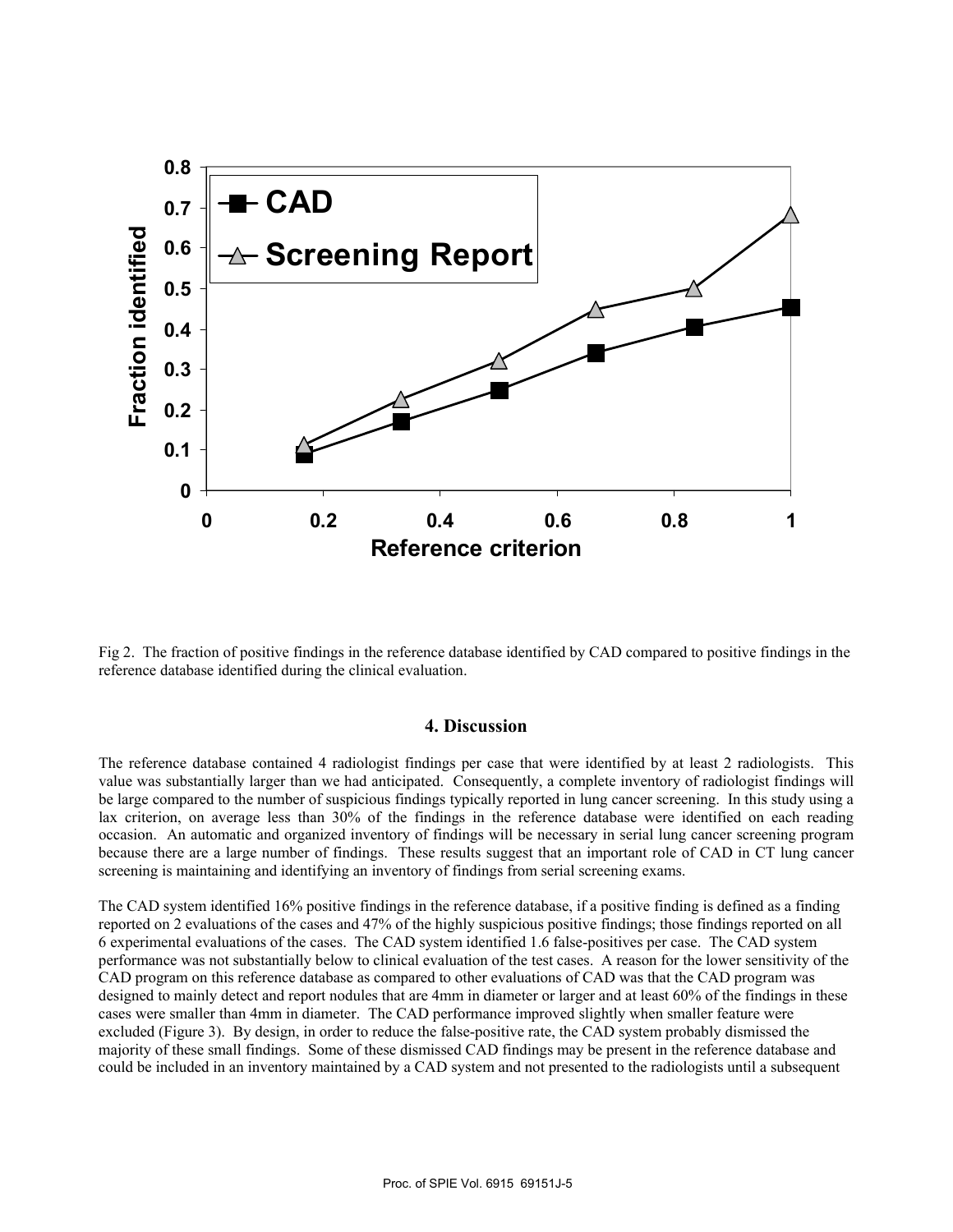CT examination increases the likelihood that the finding is malignant, for example, the image feature increased in size. While the consequence of working-up small or ambiguous features is uncertain <sup>28,29</sup>, malignancies are small early in their natural history.



Fig 3. The fraction of positive findings in the reference database identified by CAD compared to positive findings in the reference database modified to eliminate smaller features.

The effectiveness of nodule growth measuring procedures depends on several factors, among these factors are: reliable size measurements, accurate matching of same finding on sequential CT images, and a complete identification of all suspicious findings. The last factor, the need for a complete CAD inventory of all the suspicious findings, is the topic of this investigation. We believe that an important role of CAD, when it is applied to CT lung cancer screening, is to create an inventory of findings that radiologists will classify as image features of concern. The effectiveness of CAD fulfilling this role is measured by comparison of the CAD inventory of findings to an inventory radiologist findings. Completeness of the inventory means, that all of the findings that the radiologist could be expected to identify are included, even those of identified at low rates. Completeness of the radiologist inventory was achieved by numerous evaluations, six, of the CT images by radiologists using a low-suspicion detection criterion. The radiologists' level of suspicion regarding a finding will be characterized by the frequency that radiologists identify the finding rather than the rating of the level of suspicion.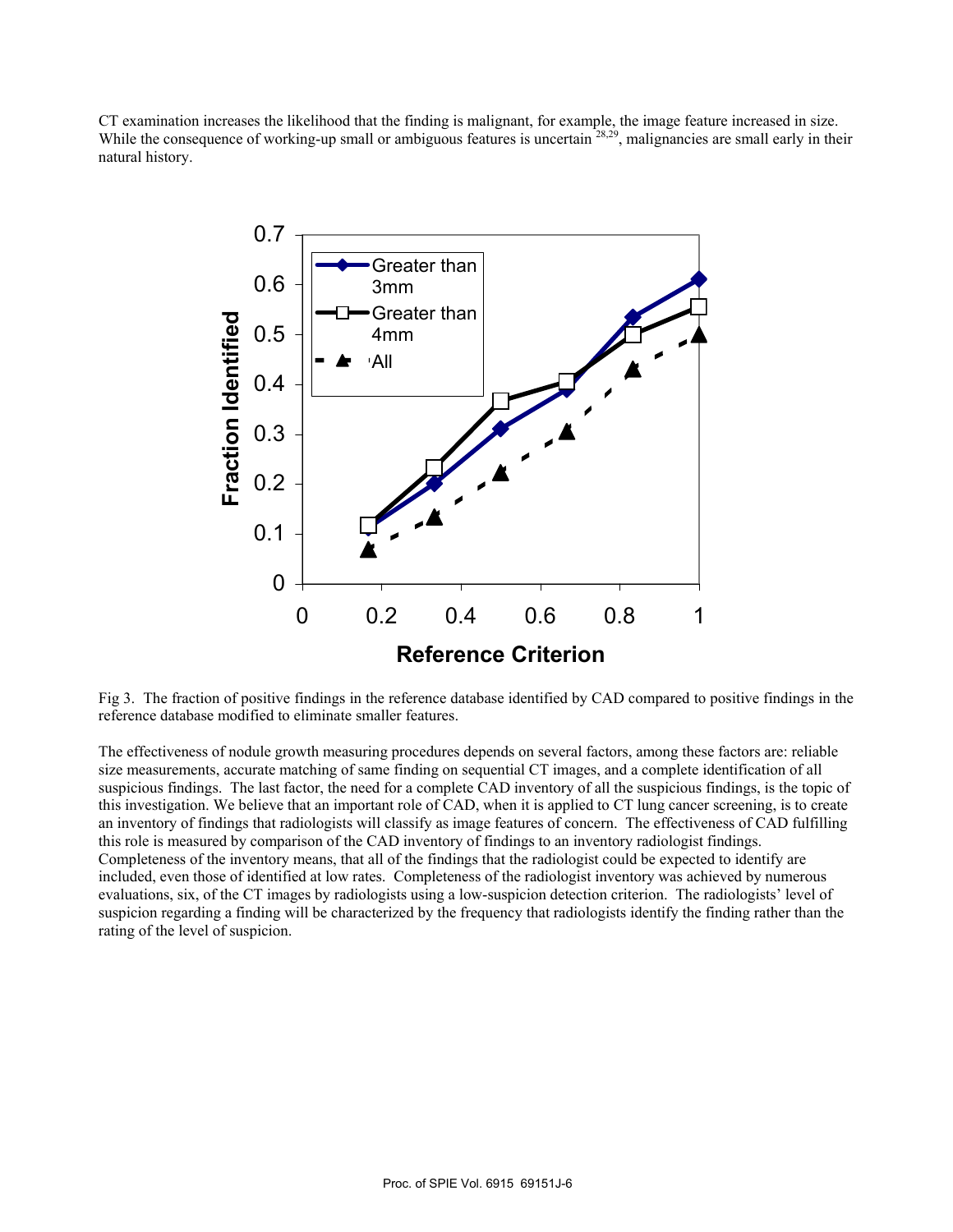#### **REFERENCES**

1 M. Kaneko, K. Eguchi, H. Ohmatsu, R. Kakinuma, T. Naruke, K. Suemasu, N. Moriyama, "Peripheral lung cancer: screening and detection with low-dose spiral CT versus Radiography," Radiology **201**, 798-802 (1996). 2

 S. Sone, S. Takashima, F. Li, Z. Yang, T. Honda, Y. Maruyama, M. Hasegawa, T. Yamanda, K. Kubo, K. Hanamura, K. Asakura, "Mass screening for lung cancer with mobile spiral computed tomography scanner," Lancet **351**,  $1242-1245$  (1998).

3. C. I. Henschke, D. I. McCauley, D. F. Yankelevitz, D. P. Naidich, G. McGuinness, O. S. Miettinen, D.M. Libby, M. W. Pasmantier, J. Koizumi, N.K. Altorki, J. P. Smith, "Early lung cancer action project: overall design and findings from baseline screening," Lancet **354**, 99-1051 (1999). 4

 S. J. Swensen, J. R. Jett, J. A. Sloan, D. E. Midthun, T. E. Hartman, A. M. Sykes, G. L. Aughenbaugh, F. E. Zink, S. L. Hillman, G. R. Noetzel, R. S. Marks, A. C. Clayton, P. C. Pairolero, "Screening for lung cancer with low-dose spiral computed tomography," Am J Respir Crit Care Med 165, 508-51 (2002).

 S. Diederich, D. Wormanns, M. Semik, M. Thomas, H. Lenzen, N. Roos, W. Heindel, "Screening for early lung cancer with low-dose spiral CT: prevalence in 817 asymptomatic smokers," Radiology 222, 773-781 (2002).<br><sup>6</sup> S. J. Swensen, J.R Jett, T.E. Hartman, D. E. Midthun, J. A. Sloan, A. M. Sykes, G. L. Aughenbaugh, M. A.

Clemens, "Lung cancer screening with CT: Mayo Clinic experience," Radiology **226**, 756-761 (2003). 7 C.I. Henschke , D.F. Yankelevitz, D.M Libby, M.W. Pasmantie, J.P. Smith O.S. Miettinen , "Survival of patients with stage I lung cancer detected on CT screening," N Engl J Med 355, 1763-1771 (2006).

 PB, Jett JR, Pastorino U, Tockman MS, Swensen SJ, Begg CB, "Computed tomography screening and lung cancer outcomes," JAMA; 297(9), 953-61 (2007)<br><sup>9</sup> ACRIN Protocol 6654 Contemporary Screening for the Detection of Lung Cancer

http://www.acrin.org/6654\_protocol.html (Accessed 1/22/2008).<br><sup>10</sup> B. Zhao, D. Yankelevitz, A. Reeves, C. Henschke, "Two-dimensional multi-criterion segmentation of pulmonary<br>nodules on helical CT images," Med Phys **26**, 8

D. F. Yankelevitz, A. P. Reeves, W. J. Kostis, B. Zhao, C. I. Henschke, "Small pulmonary nodules: volumetrically determined growth rates based on CT evaluation," Radiology 217, 251-256 (2000).<br><sup>12</sup> J. P. Ko, M. Betke, "Chest CT: automated nodule detection and assessment of change over time- preliminary

experience," Radiology 218; 267-273 (2001).<br><sup>13</sup> A.P. Reeves, "Measurement methods for small pulmonary nodules," Radiology.; 246(1), 333-4 (2008).<br><sup>14</sup> C. I. Henschke, D. F. Yankelevitz, D. P. Naidich, D. I. McCauley, G. M

Pasmantier, O. S. Miettinen, "CT screening for lung cancer: suspiciousness of nodules according to size on baseline scans," Radiology 231, 164-168 (2004)<br><sup>15</sup> J.K. Leader, T.E. Warfel, C.R. Fuhrman, S.K. Golla, J.L. Weissfeld , R.S. Avila, W.D. Turner , B. Zheng ,

"Pulmonary nodule detection with low-dose CT of the lung: agreement among radiologists," AJR ;185(4), 973-8 (2005).<br><sup>16</sup> T. Nawa, T. Nakagawa, S. Kusano, Y. Kawasaki, Y. Sugawara, H. Nakata, "Lung cancer screening using lo

spiral CT: results of baseline and 1-year follow-up studies," Chest **22,** 15-20 (2002). 17 R. Kakinuma, H. Ohmatsu, M. Kaneko, K. Eguchi, T. Naruke, K. Nagai, Y. Nishiwaki, A. Suzuki, N. Moriyama, "Detection failures in spiral CT screening for lung cancer: analysis of CT findings," Radiology 212, 61-66 (1999).<br><sup>18</sup> F. Li, S. Sone, H. Abe, H. MacMahon, S. G. 3rd Armato, K. Doi, "Lung cancers missed at low-dose helica

screening in a general population: comparison of clinical, histopathologic, and imaging findings," Radiology, **225**, 673- 683 (2002).

19 C. I. Henschke, D. P. Naidich, D. F. Yankelevitz, G. McGuinness, D. L. McCauley, J. P. Smith, D. Libby, M. Pasmantier, M. Vazquez, J. Koizumi, D. Flieder, N. Altorki, O. S. Miettinen, "Early lung cancer action project: initial

findings on repeat screenings," Cancer **92**, 153-159 (2001).<br><sup>20</sup> S. J. Swensen, J. R. Jett, T. E. Hartman, D. E. Midthun, J. A. Sloan, A. M. Sykes, G. L. Aughenbaugh, M. A.<br>Clemens, "Lung cancer screening with CT: Mayo Cl

S. G. 3rd Armato, F. Li, M. L. Giger, H. MacMahon, S. Sone, K. Doi, "Lung cancer: performance of automated lung nodule detection applied to cancers missed in a CT screening program," Radiology **225**, 685-692 (2002). 22 M. N. Gurcan, B. Sahiner, N. Petrick, H. P. Chan, E. A. Kazerooni, P. N. Cascade, L. Hadjiiski, "Lung nodule detection on thoracic computed tomography images: preliminary evaluation of a computer-aided diagnosis system," Med Phys. **29**, 2552-2558 (2002).